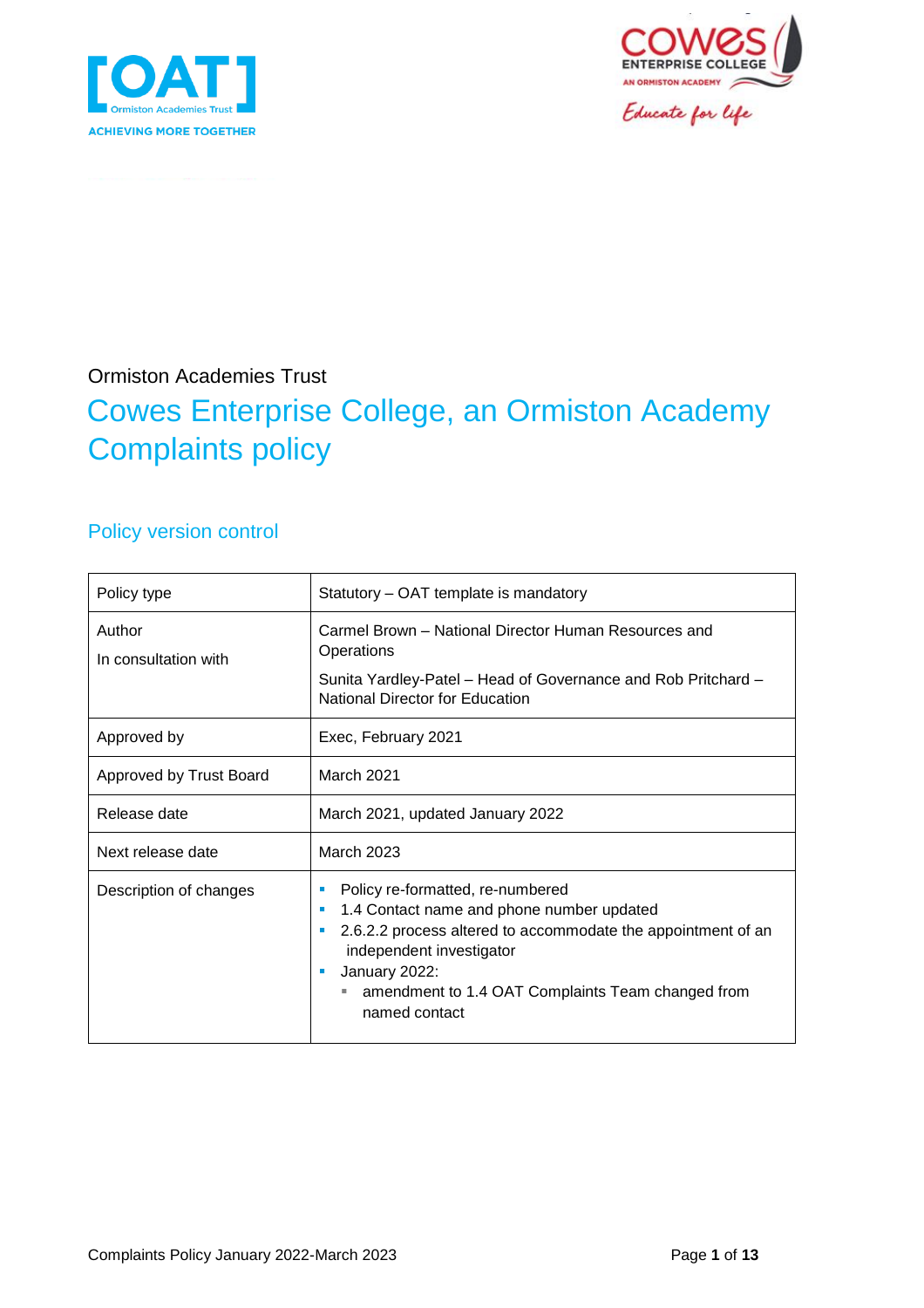



# **Contents**

| 1.1. |  |  |
|------|--|--|
| 1.2. |  |  |
| 1.3. |  |  |
| 1.4. |  |  |
| 2.   |  |  |
| 2.5. |  |  |
| 2.7. |  |  |
| 2.8. |  |  |
| 2.9. |  |  |
|      |  |  |
|      |  |  |
|      |  |  |
|      |  |  |
|      |  |  |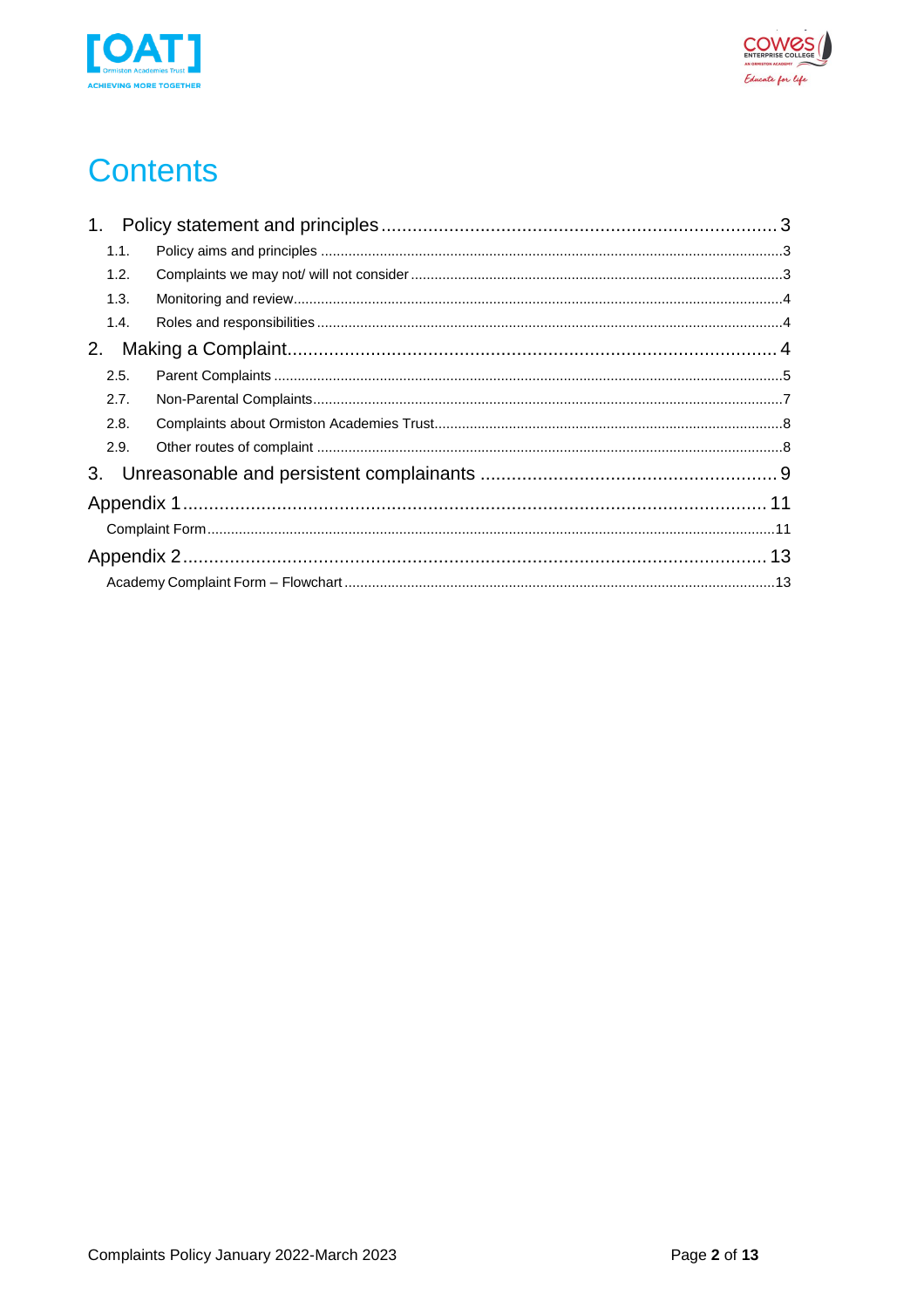



## <span id="page-2-0"></span>1.Policy statement and principles

### <span id="page-2-1"></span>1.1. Policy aims and principles

- 1.1.1. We are committed to dealing effectively with any concerns or complaint you may have about the provision of facilities and / or the services we offer. This policy relates to complaints about Ormiston Academies Trust and any of its academies.
- 1.1.2. We need to know as soon as possible if there is any cause for dissatisfaction. We aim to clarify any issues about which you are not sure and if possible, we will put right any mistakes we may have made. We also aim to learn from our mistakes and use the information we gain to improve our services. Should you become unhappy with OAT and/or an OAT academy we will try to address your concerns quickly and effectively. We will also try to find resolutions that are reasonable and acceptable to everyone concerned at the earliest possible stage.
- 1.1.3. All concerns and complaints will be dealt with in a positive manner and taken seriously, no individual will be penalised or treated unfairly as a result of making a complaint. Through this policy, we aim to put right any matter which may have gone wrong and to review systems and procedures in the light of the relevant circumstances.
- 1.1.4. We will make reasonable adjustments for people with disabilities in accordance with the Equality Act 2010 and the **Equality Policy** *[policy on the OAT website, www.ormistonacademiestrust.co.uk]*.
- 1.1.5. This policy is consistent with all other policies adopted by OAT and its academies and is written in line with current legislation and guidance.

### <span id="page-2-2"></span>1.2. Complaints we may not/ will not consider

- 1.2.1. We may not consider complaints in the following circumstances:
- We receive the complaint more than three months after the incident occurred, or for ongoing issues more than six months from the last instance causing complaint
- We receive unreasonable or persistent complaints (please see section 3 below for further information)
- Matters that are the subject of legal action
- 1.2.2. We will not consider complaints in the following circumstances:
- Where the complaint has been made previously to us about the same or similar issue which has been fully investigated and / or resolved under this policy
- Anonymous complaints
- **EX Complaints made by a third party on behalf of another person without prior authority**
- $\blacksquare$  If the complaint is about a third-party provider of a service that is organised or facilitated by us  $$ complaints of this nature should be directed to the service provider
- **EXEL Matters relating to exclusions and admissions that have their own processes**
- 1.2.3. If we decide that we are unable to consider your complaint, we will write to you within three academy weeks following the receipt of your complaint and explain why. In some circumstances, we may decide that your concern(s) should be considered using another policy or procedure.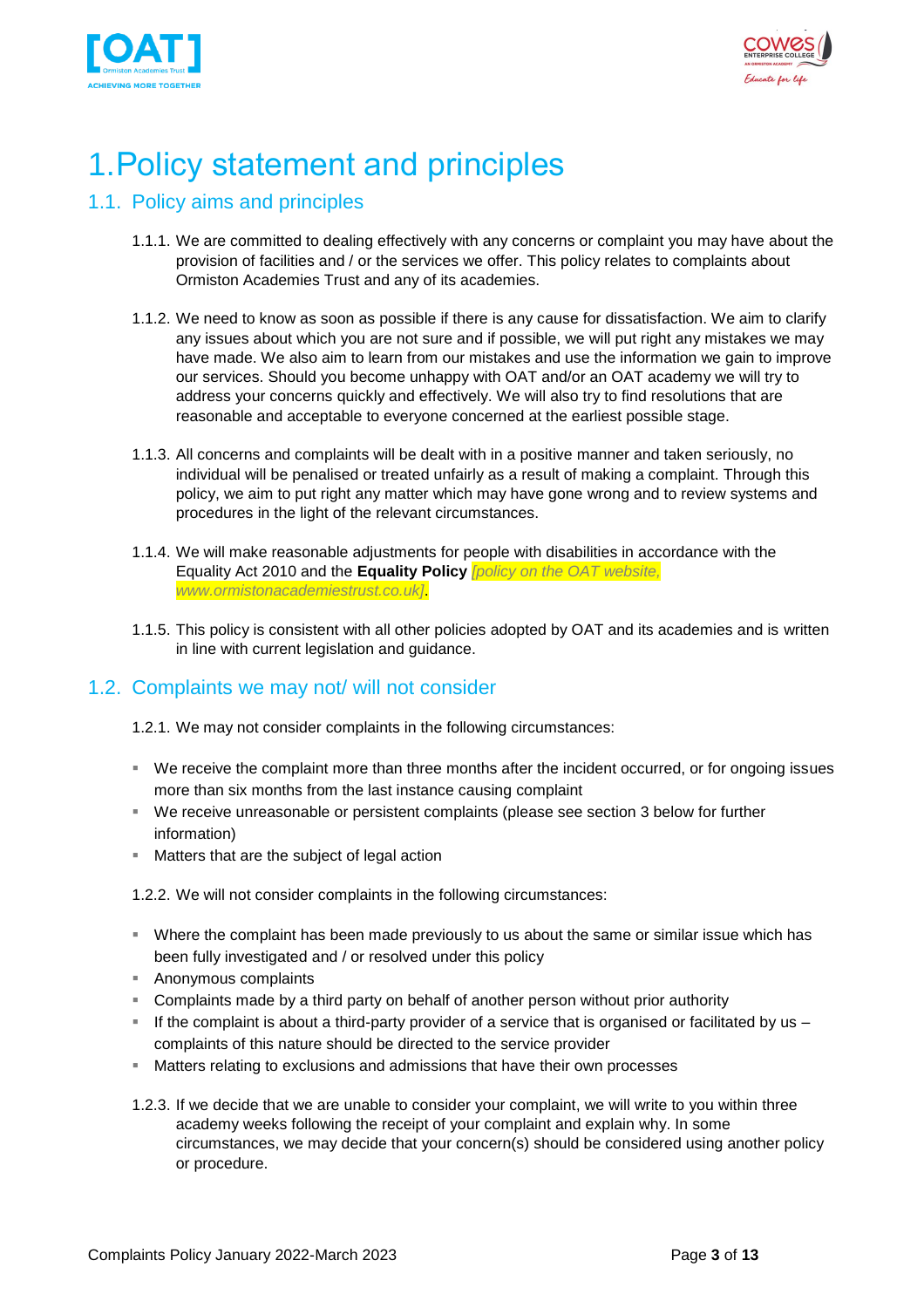



## <span id="page-3-0"></span>1.3. Monitoring and review

1.3.1. This policy will be reviewed every two years or in the following circumstances:

- Changes in legislation and / or government guidance
- As a result of any other significant change or event
- In the event that the policy is determined not to be effective
- 1.3.2. If there are urgent concerns these should be raised with Mrs Jill Wareham at jwareham@cowesec.org in the first instance for them to determine whether a review of the policy is required in advance of the review date.

## <span id="page-3-1"></span>1.4. Roles and responsibilities

| Finance Manager            |           | Mr Richard Marinelli               |  |  |
|----------------------------|-----------|------------------------------------|--|--|
| <b>Contact Details</b>     | Email     | rmarinelli@cowesec.org             |  |  |
|                            | Telephone | 01983 203103                       |  |  |
| Principal                  |           | Mrs Rachel Kitley                  |  |  |
| <b>Contact Details</b>     | Email     | rkitley@cowesec.org                |  |  |
|                            | Telephone | 01983 203103                       |  |  |
| <b>OAT Complaints Team</b> |           |                                    |  |  |
| <b>Contact Details</b>     | Email     | complaints@ormistonacademies.co.uk |  |  |
|                            | Telephone | 0121 236 5100                      |  |  |

## <span id="page-3-2"></span>2.Making a Complaint

- 2.1. It may become obvious to a staff member that an individual is not happy about the actions or services we provide. The staff member should identify that a concern is being raised and should deal with this in accordance with the relevant procedure below. It is a precondition of the complaints procedure that reasonable attempts should be made to resolve issues on an informal basis (at stage 1) and the Chair of OAT or the chair of an academy governing body shall have the discretion, to be exercised reasonably, not to allow a complaint to be pursued where this precondition has not been met.
- 2.2. Every parent complaint that reaches stage 2 of the procedure must be recorded, detailing the action taken and the stage at which the complaint was resolved. A record of this will be retained with the complaint file which includes all of the documents relied upon when investigating the complaint.
- 2.3. The complaint file will be kept confidential except where the Secretary of State or a body conducting an inspection under section 109 of the Education and Skills Act 2008 requests access to it, and in accordance with data protection legislation. For information about how long we keep information for, please see OAT's Records Retention Policy. Any requests for disclosure of any or all sections of this file will be dealt with on a case by case basis and in line with data protection legislation.
- 2.4. All complaints that reach stage 2 will be recorded on a complaints log which details the date the complaint was made, key complaints, what stage the complaint went to, whether the complaint was resolved and any actions that occurred as a result of the complaint. This is done to spot any trends arising and can inform us of the need for general or targeted training.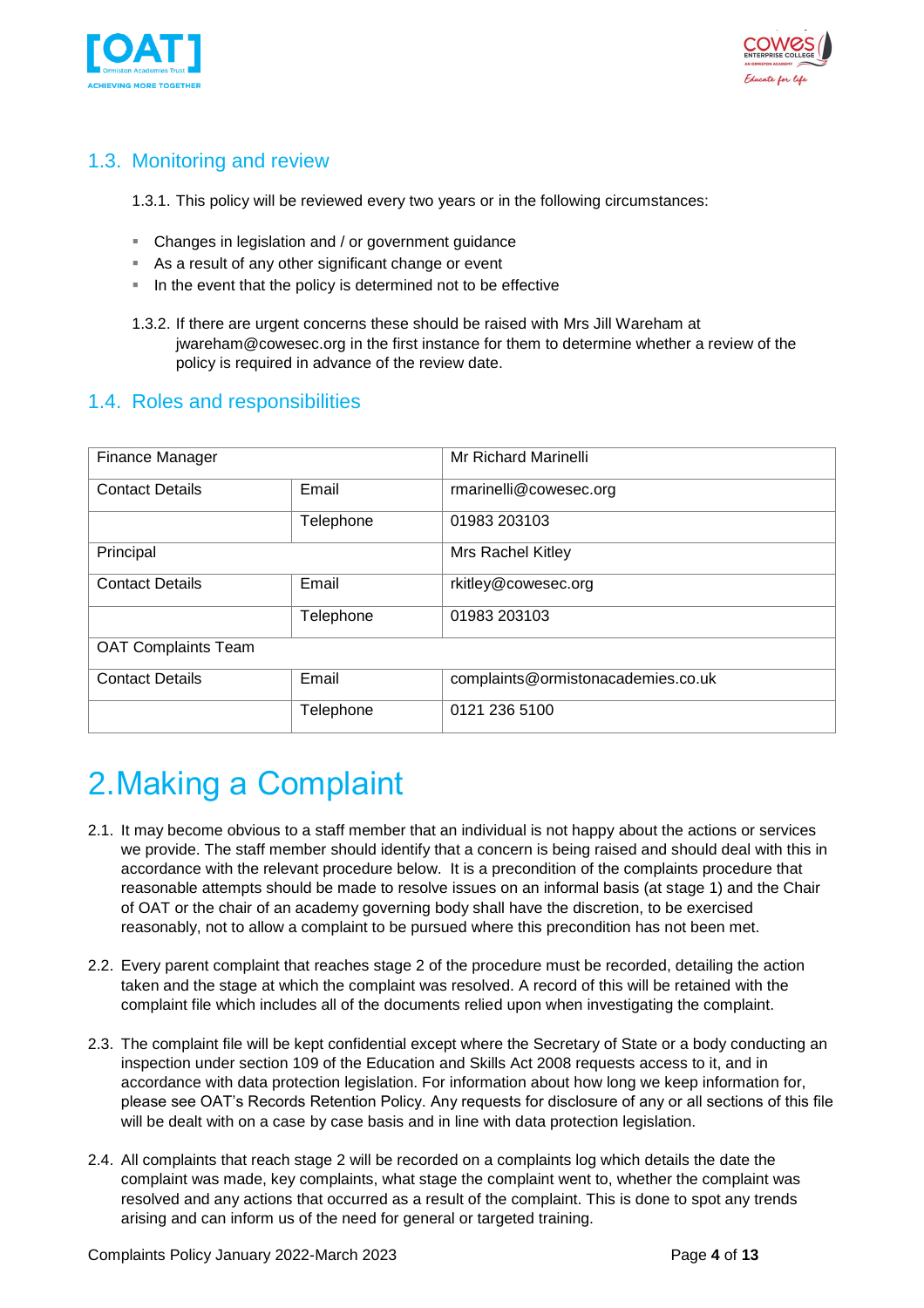



## <span id="page-4-0"></span>2.5. Parent Complaints

2.6. Parent complaints follow a three-stage process. With all stages of the complaint a satisfactory conclusion will end the complaints process and in effect close the complaint file, whereas an unsatisfactory conclusion will mean that the complaint will be escalated to the next stage of the process until the whole process is exhausted. This procedure is not available for use by prospective or past parents – it may only be used by parents of current pupils registered at an OAT academy.

#### 2.6.1. Stage One – Informal

- 2.6.1.1. If parents have a complaint, they should normally contact their child's form tutor, head of year or class teacher in the first instance. If the member of staff cannot resolve the matter alone, or a complaint is made in writing or by telephone to another member of staff, the complaint will be forwarded to the academy's complaints co-ordinator who will ask the appropriate person (for example, the head of year or deputy/assistant head) to handle the complaint. It may be necessary for the academy to request that a complaint form be completed to aid the understanding of the complaint. The academy will aim to resolve the complaint within ten academy days.
- 2.6.1.2. Any documents relied upon for this stage of the complaint (including any complaint form and written response will be retained on the complaint file. If the complaint is closed at this stage the complaint log will be updated. If the academy is unable to resolve the complaint at the informal stage, then parents can escalate the complaint to stage two.

#### 2.6.2. Stage two - Formal

- 2.6.2.1. All complaints at this stage must be received in writing unless reasonable adjustments are required. Stage Two complaints about the academy can be made in the following ways:
	- Completing a complaint form (see appendix 1)– available from an OAT academy or by completing the contact form on the [OAT website;](http://www.ormistonacademiestrust.co.uk/contact) selecting the appropriate heading in the drop down list
	- By phone or in person only where a reasonable adjustment to handle the complaint over the phone or in person needs to be made. If reasonable adjustments require the complaint to be made verbally then a written record of what the complaint is regarding should be recorded during the phone call / meeting and sent to the complainant.
- 2.6.2.2. The complaint will be investigated by the principal. Where the complaint is about the principal or a member of the governing body (excluding the chair) the complaint will be investigated by the regional director or in some cases an independent investigator will be appointed. If the complaint is about the chair of governors, the complaint will be investigated by the vice-chair or another member of the governing body. This will be decided within five academy days and an acknowledgement of the complaint will be sent to the complainant confirming who will be investigating the complaint and the timescales required to investigate and resolve the complaint.
- 2.6.2.3. The investigator may delegate the task of collating the information to another staff member but not the decision on the action to be taken. The response should be received in writing within four academy weeks of the date of the acknowledgement letter for stage two where possible. Any delay in the investigation will be communicated to the complainant at the earliest opportunity.
- 2.6.2.4. If the complainant remains dissatisfied with the academy's final response, then they are able to progress the complaint to stage three. All documents relied upon for this stage of the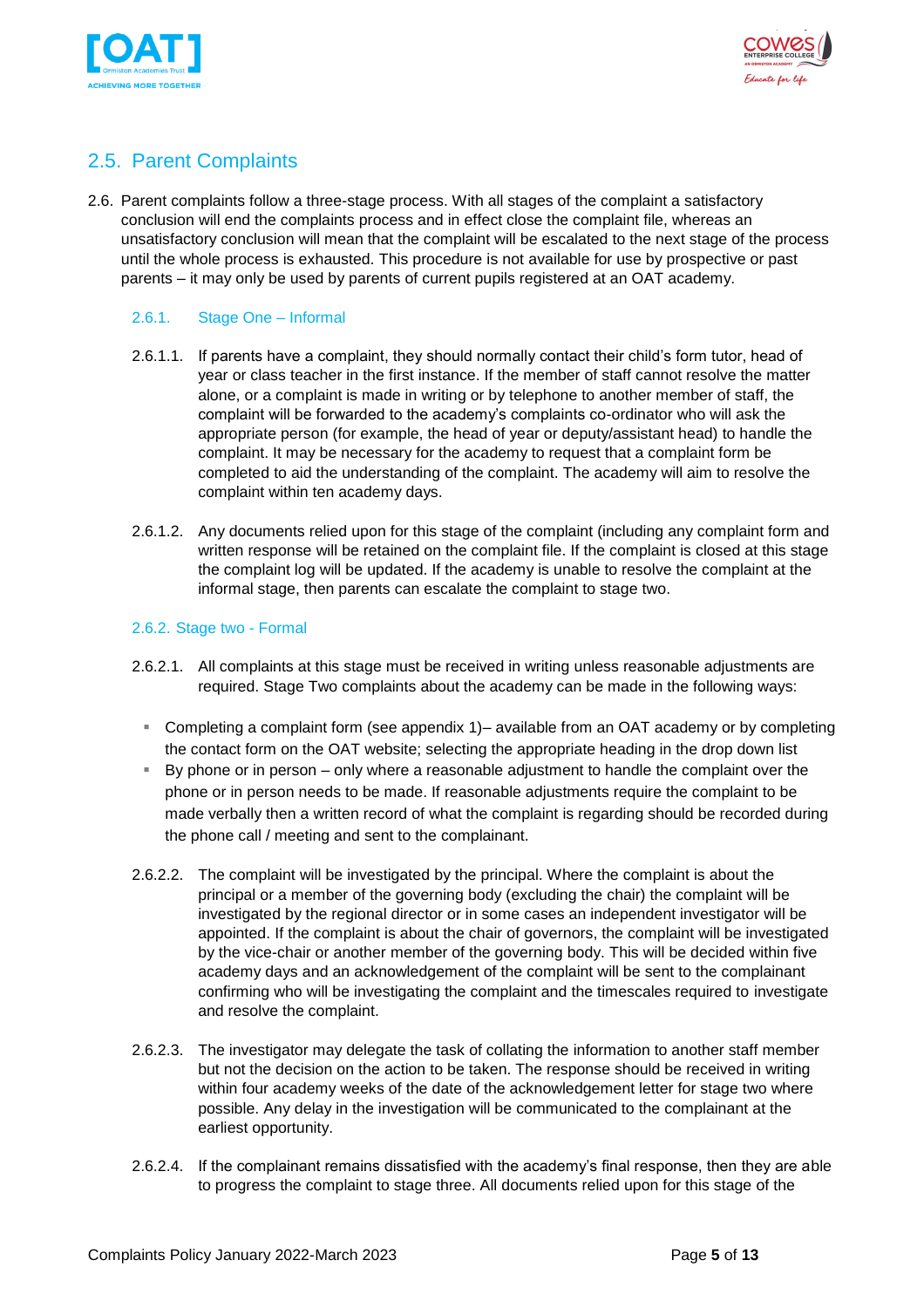



complaint will be retained on the complaint file. If the complaint is closed at this stage the complaint log should be updated.

#### 2.6.3. Stage three – Complaints Panel

- 2.6.3.1. Stage three is the final stage of the complaints process where the complainant can request a complaint panel hearing. The complainant should contact OAT's Complaints Coordinator within three academy weeks of the date of the stage two complaint outcome letter if they would like a complaint panel to be convened. This should include the reasons why they are not satisfied with the outcome of the complaint and the steps that could be taken to resolve the complaint.
- 2.6.3.2. The panel will consist of at least three people. The composition of the panel may include persons from the following categories:
- A governor from the academy being complained about
- An individual who is independent of Ormiston Academies Trust
- A senior member of staff from Ormiston Academies Trust
- 2.6.3.3. At least one panel member will be an independent person who is independent of the running and management of the academy. The panel is independent and impartial. All members of the panel will have no prior involvement in the complaint or in the circumstances surrounding it. The complaints panel will be chaired by the member of staff from OAT and a clerk will attend to oversee the running of the panel and to take minutes.
- 2.6.3.4. The panel will be arranged by OAT's Complaints Coordinator at a location and time convenient to all parties. This will not exceed four academy weeks from the date the panel was requested by the complainant where possible. At any meeting, the complainant will be entitled to be accompanied by a friend, but legal representation will not be allowed. The panel will be held in private and its aim is to resolve the complaint and achieve reconciliation between the academy and the complainant. However, it is recognised that this might not always be possible, and it may only be possible to establish the facts and make recommendations.
- 2.6.3.5. The complaints panel will proceed irrespective of whether or not the complainant attends. If the complainant fails to attend on the day, the complaints panel will still proceed in their absence and the process will continue to its conclusion. Any further attempt to re-open the matter will be considered as falling under the unreasonable/persistent complaint section as below.
- 2.6.3.6. The panel can:
	- **EXED** Dismiss the complaint in the whole or in part
	- Uphold the complaint in whole or in part
	- Decide on the appropriate action to be taken to resolve the complaint
	- Recommend changes to systems or procedures to ensure that problems of a similar nature do not recur
	- A letter will be sent to the complainant (by electronic mail or otherwise) confirming the findings and recommendations of the panel **within 10 academy days**. Where relevant, the copy of the findings and recommendations will be provided to the person complained about. The academy will update its complaint log, noting the stage at which the complaint was resolved, and action taken by OAT as a result of the complaint, and the findings and recommendations will be available for inspection on academy premises.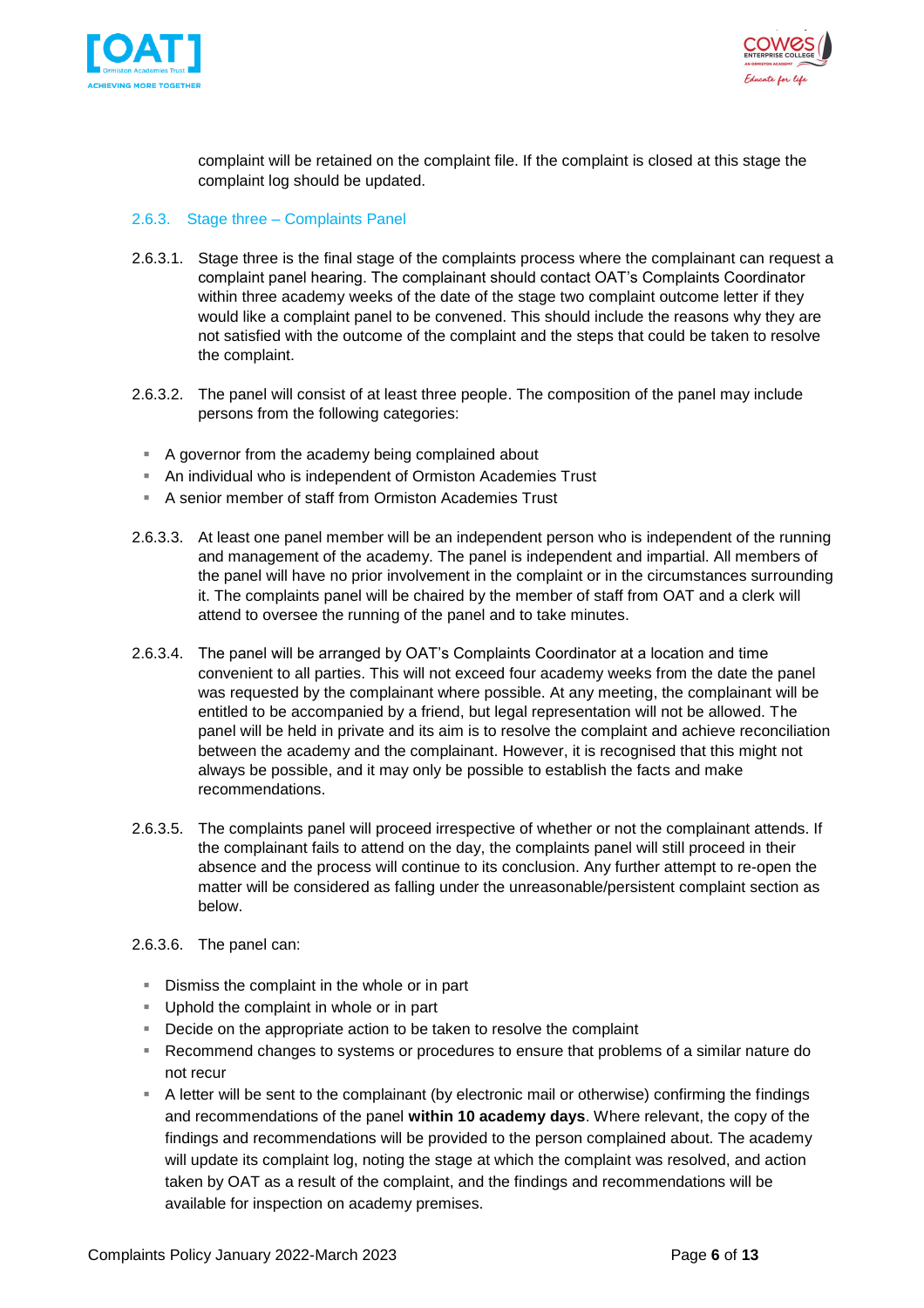



## <span id="page-6-0"></span>2.7. Non-Parental Complaints

#### 2.7.1. Stage one – informal

- 2.7.1.1. Where a concern or complaint has been brought to the attention of / identified by a staff member in person then they will address the issue on the spot, where appropriate. If the complaint has been raised over the phone or in writing the complaint will be forwarded to the appropriate person to handle the complaint (for example, the Academy complaints coordinator). It may be necessary for the academy to request that a complaint form be completed to aid the understanding of the complaint.
- 2.7.1.2. If it is a minor complaint, then this will be dealt with by the Academy complaints coordinator and / or another relevant member of staff. A full response will be provided within ten academy days. This may be a written response or can involve a meeting with a staff member.
- 2.7.1.3. All documents relied upon for this stage of the complaint (including the complaint form and outcome) will be retained on the complaint file. If the complaint is closed at this stage the complaint log should be updated.
- 2.7.1.4. If the complainant remains dissatisfied with the academy's response, then they are able to progress the complaint to stage two.

#### 2.7.2. Stage two – formal

- 2.7.2.1. All complaints at this stage must be received in writing unless reasonable adjustments are required. Stage 2 complaints can be made in the following ways:
- Completing a complaint form available from Appendix 1 of this policy
- By email to info@cowesec.org to help us identify that it is a complaint then please put 'complaint' in the subject heading
- In writing to Mr R Marinelli, Cowes Enterprise College an Ormiston Academy, Crossfield Avenue, Cowes, Isle of Wight, PO31 8HB
- 2.7.2.2. By phone or in person only where a reasonable adjustment to handle the complaint over the phone or in person has been made. If reasonable adjustments require the complaint to be made verbally then a written record of what the complaint is regarding should be recorded during the phone call / meeting and sent to the complainant.
- 2.7.2.3. The complaint will be investigated by the principal. Where the complaint is about either the principal the complaint will be investigated by the regional director. This will be decided within five academy days and an acknowledgement of the complaint will be sent to the complainant confirming who will be investigating the complaint and the timescales required to investigate and resolve the complaint (if different from those set out below).
- 2.7.2.4. The investigator may delegate the task of collating the information to another staff member but not the decision on the action to be taken. The response should be received in writing within four academy weeks of the date of the acknowledgement letter where possible. Any delay in the investigation will be communicated to the complainant at the earliest opportunity. The decision of the principal or regional director at this stage is final.
- 2.7.2.5. All documents relied upon for this stage of the complaint will be retained on the complaint file.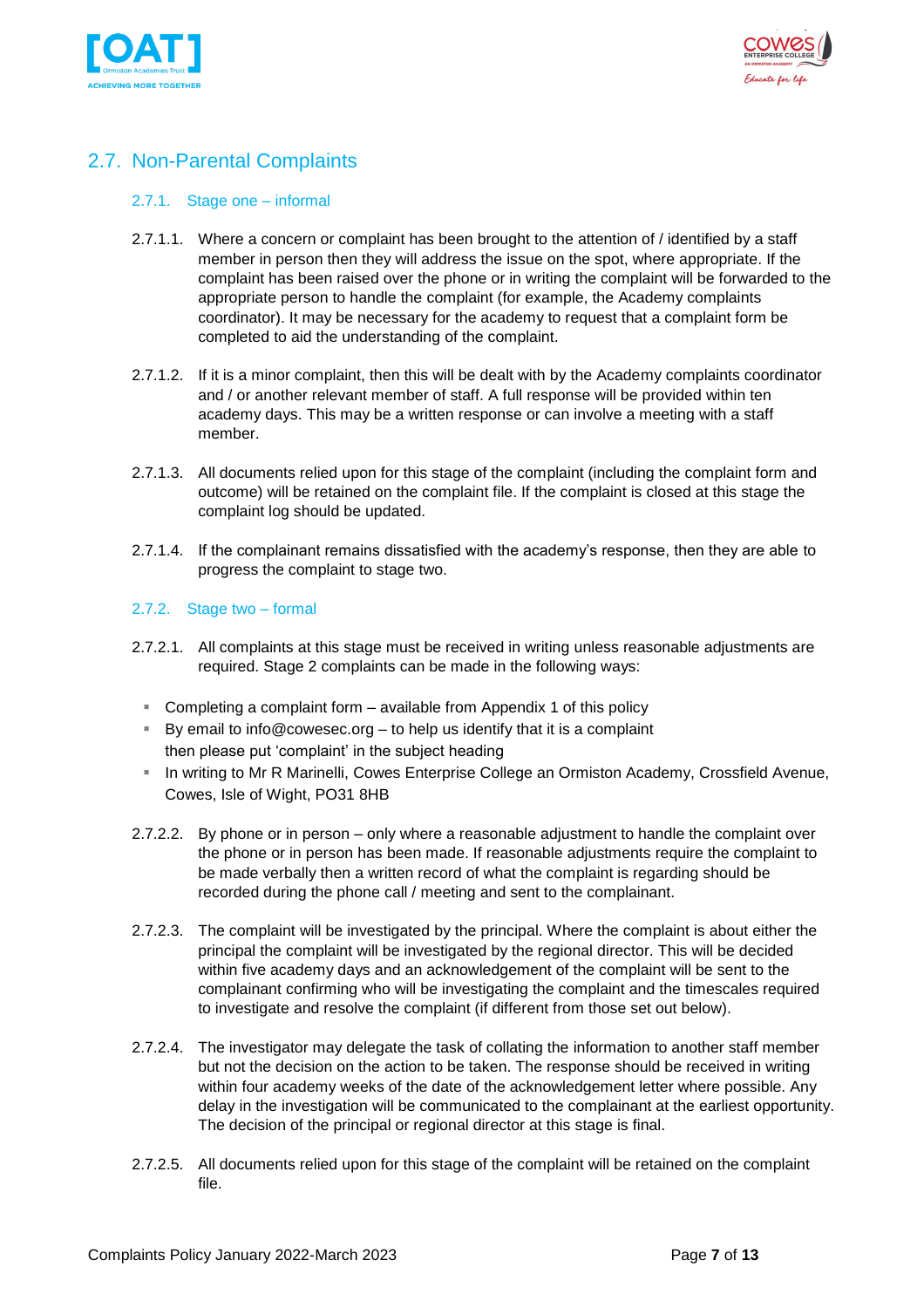



### <span id="page-7-0"></span>2.8. Complaints about Ormiston Academies Trust

- 2.8.1. There may be times when a complaint is received that is regarding the actions of OAT and / or an OAT staff member. In these instances, the procedures for dealing with such complaints differ from those regarding academies.
- 2.8.2. The process for complaining about OAT follows two stages. Complaints to OAT are likely to be in relation to the services that OAT provides or the actions of its employees. Again, it is a precondition of the complaints procedure that reasonable attempts should be made to resolve issues on an informal basis (at stage 1) and the Chief Executive Officer of OAT shall have the discretion, to be exercised reasonably, not to allow a complaint to be pursued where this precondition has not been met.

#### 2.8.3. Stage one – informal

2.8.3.1. Informal concerns can be made over the phone, by email or post. Concerns should be raised directly with the staff member that they involve. If your concerns are not able to be resolved directly with the staff member involved, then you should follow the process detailed in stage two.

#### 2.8.4. Stage two – formal

- 2.8.4.1. A complaint should be made in writing to OAT's complaints coordinator.
- 2.8.4.2. The complaint will be dealt with by the line manager of the person who the complaint involves and / or OAT's complaints coordinator. Where the complaint cannot be resolved immediately, a full response will be provided within ten academy days.

#### 2.8.5. Stage three – review

- 2.8.5.1. The final stage is for the complaint to be reviewed by a member of the executive team. It is the responsibility of the complainant to request a review.
- 2.8.5.2. To request a review, you should write to OAT's complaints coordinator detailing why you remain unhappy with the stage two response. This request will be acknowledged within five working days. The complaints coordinator will pass this on for review. They will remain your main point of contact at this stage.
- 2.8.5.3. The task of collating the information may be delegated to another staff member but not the decision on the action to be taken. A full and final response to your complaint will be communicated in writing within two academy weeks of the complaint being allocated to a member of the executive team.

#### <span id="page-7-1"></span>2.9. Other routes of complaint

2.9.1.1. Should the complainant be unsatisfied with the outcome of this complaints policy or wish to complain about an issue that we are unable to investigate the complainant can contact the following organisations (depending on the nature of the complaint).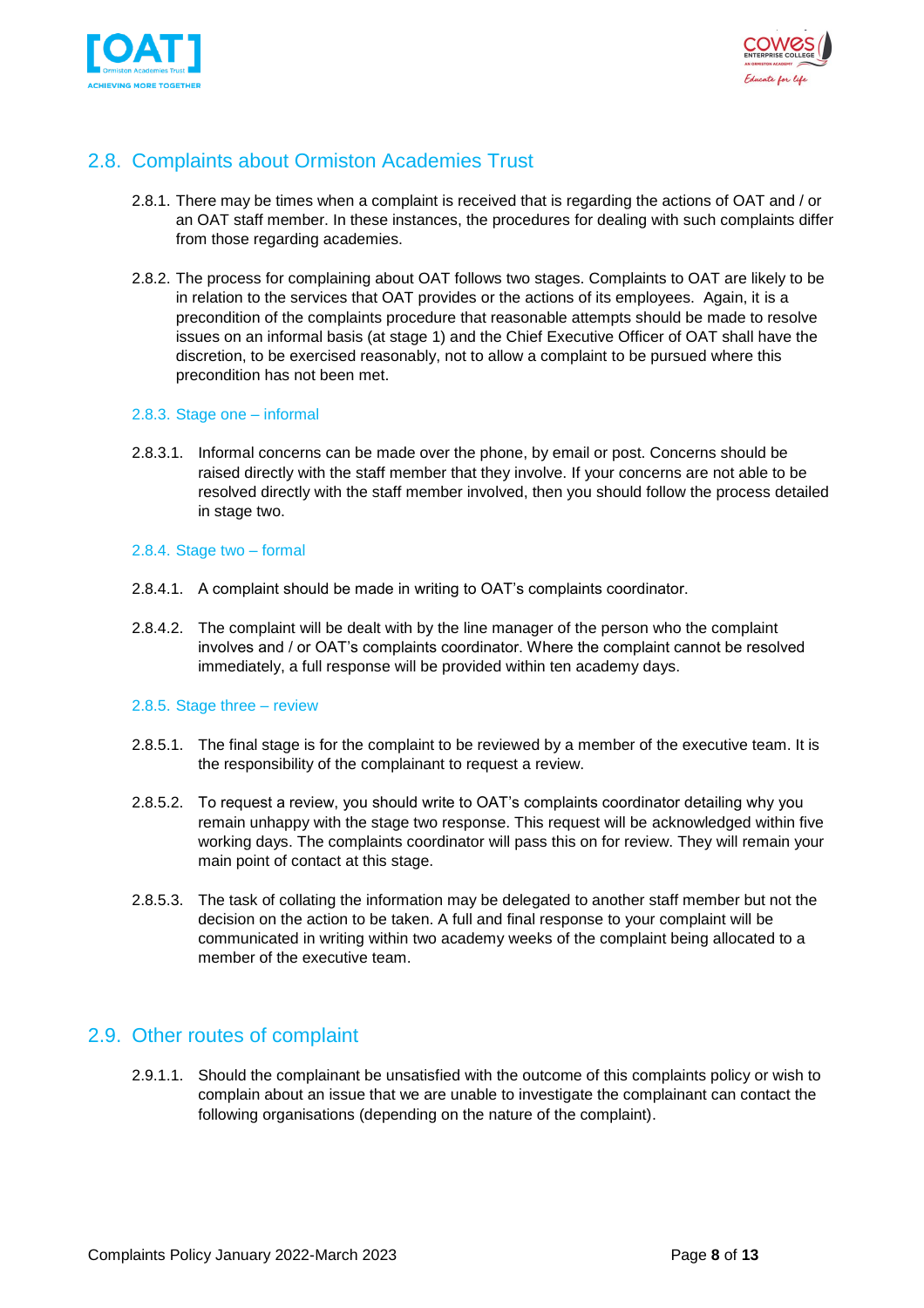



| Complaint                                                                                                                                                                                                     | Who to contact                                       |  |
|---------------------------------------------------------------------------------------------------------------------------------------------------------------------------------------------------------------|------------------------------------------------------|--|
| Examination results or curriculum content                                                                                                                                                                     | Ofqual and the awarding body                         |  |
| Undue delay / not complying with the complaints policy when<br>considering complaint, where there is a breach in the academies<br>funding agreement, or it fails to comply with any other legal<br>obligation | <b>Education Skills and Funding</b><br>Agency (ESFA) |  |
| Safeguarding or child protection matters                                                                                                                                                                      | Local Safeguarding Children's<br><b>Board</b>        |  |
| <b>Discrimination</b>                                                                                                                                                                                         | <b>Equality Advisory and Support</b><br>Service      |  |
| A child or young person's Statement of Special Education Need                                                                                                                                                 | <b>SEN and Disability Tribunal</b>                   |  |
| <b>Employment matters</b>                                                                                                                                                                                     | <b>Employment Tribunal</b>                           |  |
| Data protection or freedom of information                                                                                                                                                                     | Information Commissioner's Office                    |  |
| For complaints that affect the whole academy (i.e. problems with the<br>quality of education or poor management)                                                                                              | Ofsted                                               |  |

## <span id="page-8-0"></span>3.Unreasonable and persistent complainants

3.1. We expect anyone who wishes to raise concerns to:

- **Treat all members of OAT and the academy community with courtesy and respect**
- Avoid the use of violence, or threats of violence, towards people or property
- **EXECT** Allow us a reasonable time to respond to a complaint and follow the complaints procedure
- Whilst we recognise that some complaints may relate to serious and distressing incidents, we will not accept threatening or harassing behaviour towards any members of OAT or the academy community.
- In a minority of cases, people pursue their complaints in a way which can either impede the investigation of their complaint or can have significant resource issues for the academy or OAT.
- 3.2. This can happen either while their complaint is being investigated, or once the investigation has been concluded. We define unreasonable, persistent and vexatious complainants as those complainants who, because of the frequency or nature of their contacts, hinder our consideration of their complaints, particularly if the matter appears to be pursued in a way intended to cause personal distress rather than to seek a resolution.
- 3.3. We will not tolerate any form of unacceptable behaviour. In cases of vexatious / unreasonably persistent complaints or abusive behaviour, we may take some or all of the following steps, as appropriate:
- **•** Inform the complainant informally or formally that their behaviour is now considered to be unreasonable or unacceptable, and request a changed approach
- **Require any personal contact to take place in the presence of an appropriate witness**
- Restrict contact to certain methods, such as in writing or through a third party
- Not reply to or acknowledge any further contact from them on the specific topic of that complaint and / or:
	- Ban the individual from entering the premises
	- Report the matter to the police or take legal action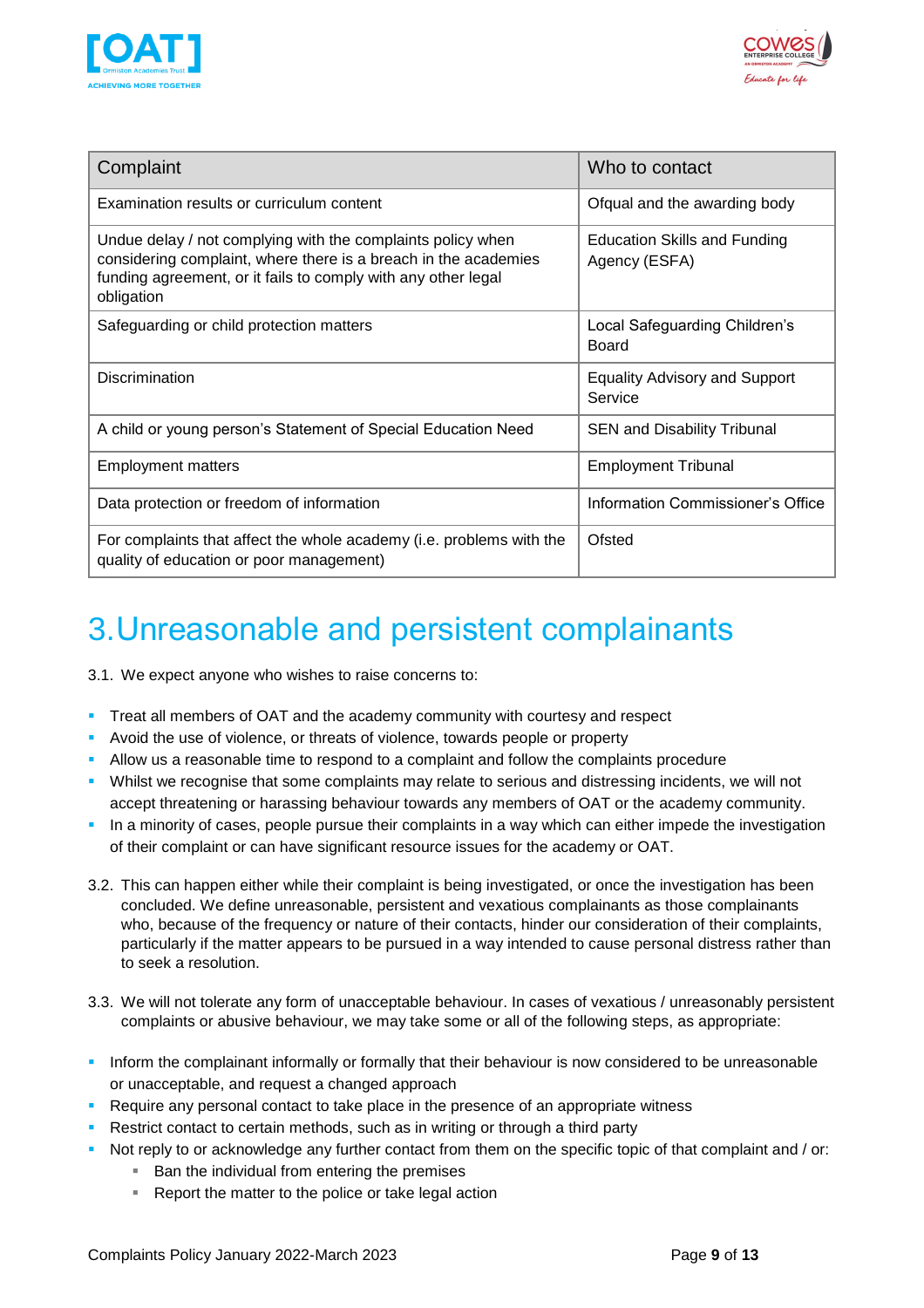



- 3.4. Any restriction that is imposed on the complainant's contact with us will be appropriate and proportionate and the complainant will be advised of the period of time the restriction will be in place for. OAT will always be involved with a decision to apply any or all the steps detailed above unless emergency action is required.
- 3.5. Legitimate new complaints will always be considered and treated on their merits.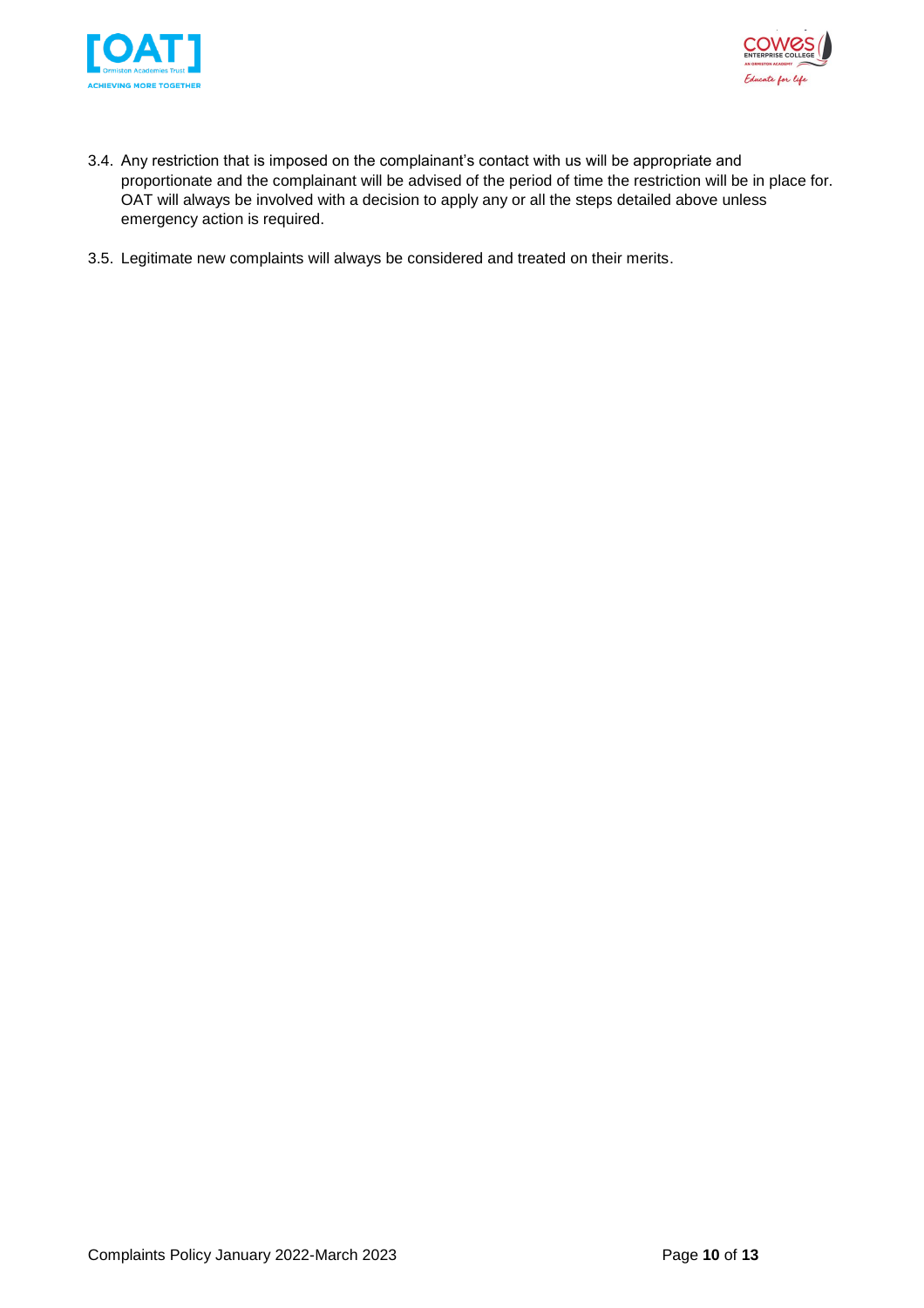



Educate for life

## <span id="page-10-0"></span>Appendix 1 Complaint Form

<span id="page-10-1"></span>Please complete and return to …………….................……………... Mr R Marinelli who will acknowledge receipt and explain what action will be taken.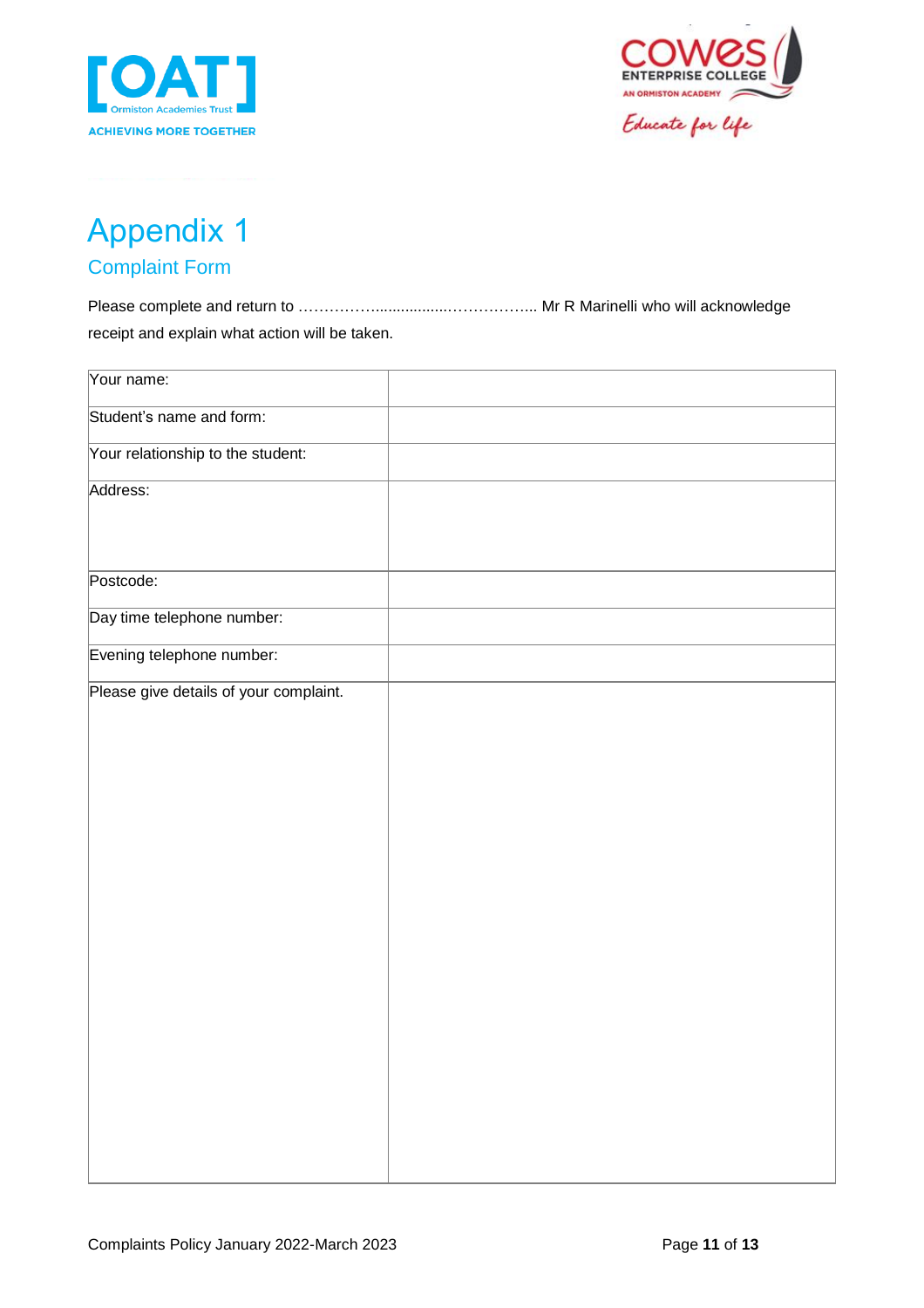



|                                                                     | What action have you taken to resolve the complaint? Who did you talk to? What was the response? |
|---------------------------------------------------------------------|--------------------------------------------------------------------------------------------------|
|                                                                     |                                                                                                  |
|                                                                     |                                                                                                  |
|                                                                     |                                                                                                  |
|                                                                     |                                                                                                  |
|                                                                     |                                                                                                  |
|                                                                     |                                                                                                  |
|                                                                     |                                                                                                  |
|                                                                     |                                                                                                  |
|                                                                     |                                                                                                  |
|                                                                     |                                                                                                  |
|                                                                     |                                                                                                  |
|                                                                     |                                                                                                  |
| What actions do you feel will resolve your complaint at this stage? |                                                                                                  |
|                                                                     |                                                                                                  |
|                                                                     |                                                                                                  |
|                                                                     |                                                                                                  |
|                                                                     |                                                                                                  |
|                                                                     |                                                                                                  |
|                                                                     |                                                                                                  |
|                                                                     |                                                                                                  |
|                                                                     |                                                                                                  |
|                                                                     |                                                                                                  |
|                                                                     |                                                                                                  |
|                                                                     |                                                                                                  |

**Signature:**......................................................................................... **Date:** ............................................